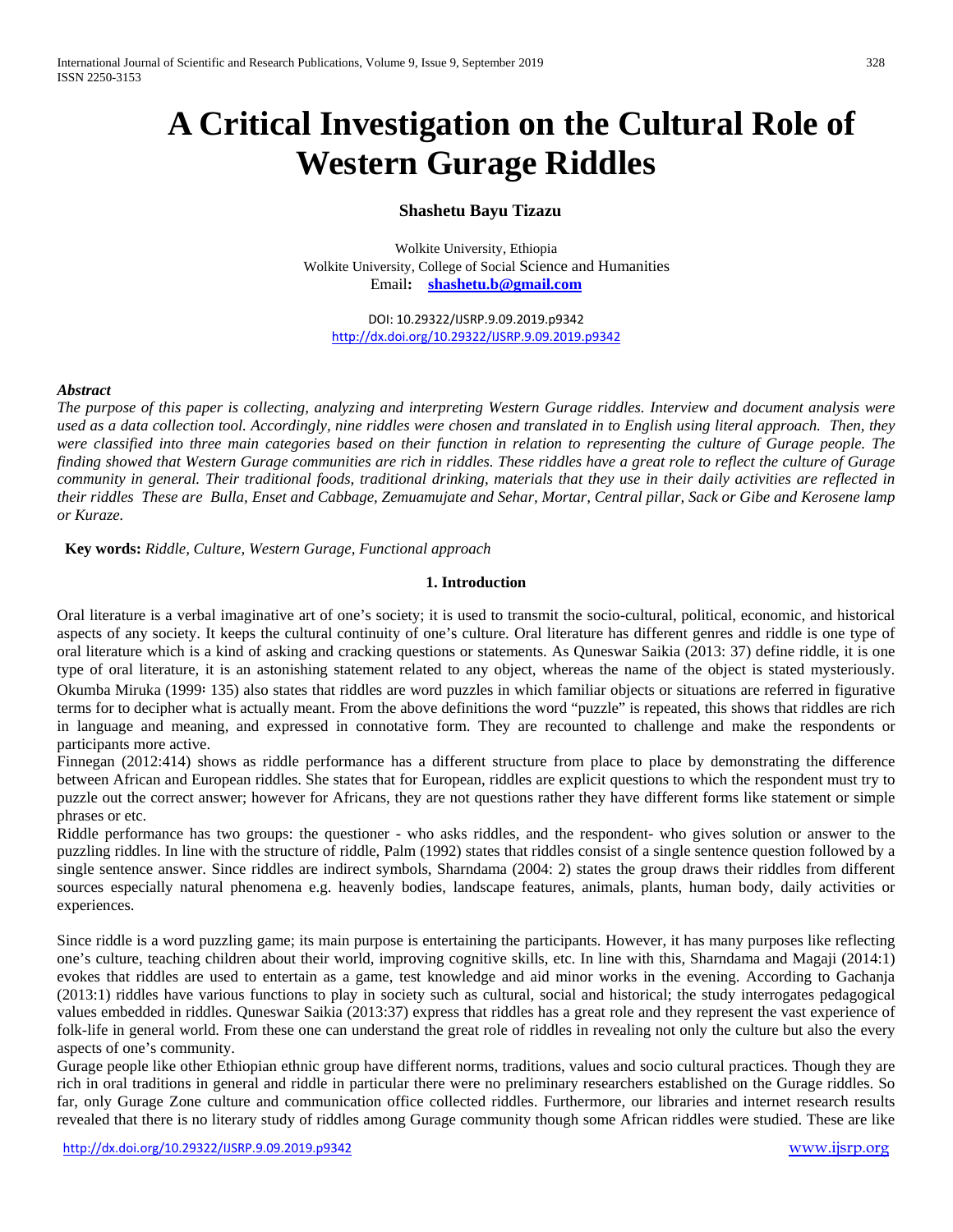the pedagogical role of Abagusii riddles of Kenya by Gachanja and Kebaya in 2013, role of Shona riddles of Zimbabwe by Gwaravanda and Masaka in 2008, the structure of Kilba riddles of Nigeria by Sharndama and Magaji in 2014, the social role of Kasena riddles by Awedoba in 2000. In fact, there are some studies on the folklore of Gurage community like 'The Representation of Women on Western Gurage Proverbs' by Tigelu (PhD) and Shashetu in 2019; Mesqan Folktales *by* Alemayehu, G. in 2010; *The Guragé and Their Culture* by Gebreyesus, H. in 1991.However, no one of them conducted on riddle in general and the role of riddles in representing the culture of one society in particular. So, the study at hand scrutinizes the cultural role of riddles with reference to the western Gurage community.

#### **Objectives of the study**

The general objective of this study is to collect, analyze and interpret the function of riddles in Gurage culture. Moreover, this study has the following specific objectives:

- $\triangledown$  To identify the cultural role of riddles in Western Gurage community.
- $\checkmark$  To assess the analogy between the riddles and the culture that the riddles represent.

#### **2. Methodology**

The study is a descriptive study; it is a corpus based analysis on the functions of the Western Gurage riddles. Interview and document analysis were used as a data collection tools. The informants were collected using random sampling technique from Western people and from documents. The participants of the study were elders, youths and children (both sexes) of Cheha, Gumer, Inor and Ezha Woredas people. To select them, random sampling technique we as carried out. Descriptive and functional approaches were used in order to explain the functions of the riddles and their answers. Since the language of the community is *Guragegna*, the data were collected in *Guragegna* and transcribed into English as carefully as possible to keep their original meanings and analysis and interpretation is given.

#### **3. Data analysis and Interpretation**

This part mainly focuses on the analysis and interpretation of Western Gurage communities riddles based on their role in representing Gurage culture. Since one of the main characteristics of oral literature is 'audience participation", riddles need the active participation of the audience. In other words, riddle game is played in a group or it needs more than two participants. Western Gurage riddle game has unwritten structure: there should be a starter and respondent. The opener or challenger should have to ask the puzzled riddles by saying *'*ኔሐ እንቊት'*/niha inqut*/ which means try to know my question, and the respondent should have to say *'*ንቊ*'*/*nequ/* which means 'what shall I know'. Then, the opener starts to ask his/her riddle, and the respondent should have to give the solution (answer to the riddle). The riddles are either in statement or question form. If the answerer gets the correct answer, he/ she get a turn to ask the riddle. However, if he /she lose the answer, he / she will be asked to give a country. In Guragegna the challenger will say *'*ገንናሜ */gnenamie'* which means give me country. As soon as the challenger gets a country, the challenger recites a poem for having a county. For instance, if the loser gives '*Agena'* town, the opener will say

'Going to Agena,

I can get everything

Everything is in my hand and in my home.'

The purpose of reciting this poem is to implore the answerer and feel him/her regret. Most of the time, the answerers do not want to give a country; however after many trials they will be forced to give their country for the continual of the riddling game. Finally the challenger tells the answer and plays the game turn by turn.

## **3.1 The Cultural Role of Western Gurage Riddles**

This part deals with the function of riddles which are recited in Western Gurage community. Western Gurage riddles provoke the social, cultural and traditional life of the society. Since riddle is believed as the game of children, it helps to equip children about their society and the world in addition to developing their cognition. According to the informants' elucidation, riddles in Western Gurage are one of the main sources of family entertainment. Moreover, they are a means of reflecting the culture and tradition of Gurage people in general and Western Gurage community in particular.

# *3.1.1 Riddles that Represent the Cultural Food and Drinking of Western Gurage People*

Western Gurage riddles are used as a means of reflecting the traditional foods. These foods are common to Gurage people. The following riddles verify this fact:

- *1. Asker/Challenger-* በሰቻ ያመጥ በቁራ ይጨን  *After it straining on above, it gives fillets Respondent/Answerer-* አጥሜጥ  *Bulla (traditional gruel of Gurage people)*
- *2. Asker /Challenger-* ምሽት ያረሸችን ጐየ ምስ ያባንር
- *The biggest house done by the women is demolished by my father*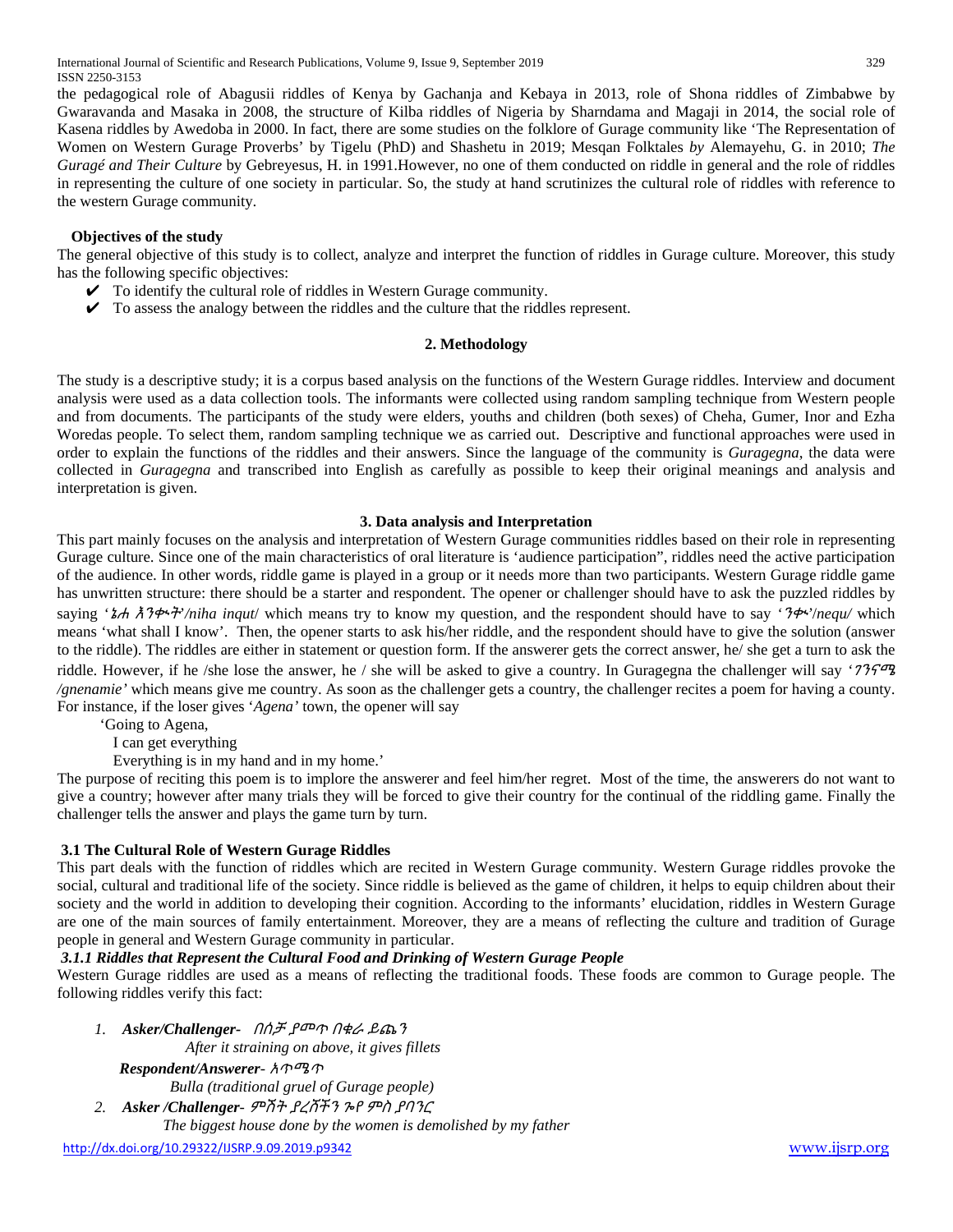# *Respondent /Answerer-* ዝሟሙጃት

# *Zemuamujate (traditional food of Gurage people)*

The above riddles represent the traditional food and drinking of Gurage people which are cooked mainly from *Enset*. For example, riddle (1) refers to the common food of Gurage people which is prepared from *Enset* plant and milk; it is called *'*ቡላ*'*/*Bulla*. According to the informants, in Gurage culture there are three types of *Bulla* such as *Bulla Genfo, Bulla Firfir and Bulla Dabo. Bulla Genfo* is cooked when members of the family gathered. They believe that this food brings good appetite. In addition to this, it is believed that this food is used to give strength to drench mothers. The second type is *Bulla Firfir;* it is prepared differently in specific occasions like at the time of plowing and planting *Enset*; when a recognized person is died; when relatives sit together to a traditional court or when one of the family members gets diarrhea diseases. They believe that this food helps to cure diarrhea and make the sick person feel better. From this, one can understand that Gurage foods have a function of treating diseases. In short, the association between the riddle and the answer '*bulla'* is in terms of the process of preparing *Bulla*.

Cabbage is also the main source of food to Gurage people. The communities prepare different types of foods using cabbage such as *Gomen Kitefo, Quaquasiye, Kashiye, and Zemuamujat*. Riddle (2), refers to the other traditional food of Gurage people which is made from the ripe cabbage and cheese. By mingling them well with butter, chili and other spices, they cook very delicious food. As indicated above, one of the purposes of cabbage in Western Gurage communities is to prepare the food called *Zemuamujat*. Most of the time, this food is cooked to the children because the communities believe that *Zemuamujat* is very important to the growth of children. When it is served, it has similar image with the encircled traditional house of Gurage people. That is why *Zumamujat* is represented by a traditional Gurage house.

In addition to reflecting the traditional food of Western Gurage people, riddles have also a function of reflecting the traditional drinking of the society. The following riddle reflects the traditional drinking of the society.

*3. Asker/Challenger -* አጨም ይደርስ  *It dances closing its door Respondent /Answerer-* ሰሐር  *Sehar (traditional drinking of the community)*

Riddle (3) shows the representation of traditional drinking in riddles of Western Gurage community. "It dances closing its door" refers to the preparation of the *Sehar*. The association between *'it dances closing its door'* and '*sehar'* is in terms of the process of preparing '*sehar'*. To understand this riddle, the children should have to observe their surroundings and relate to the riddle. To prepare this traditional drinking, one should have to follow the steps. In the above riddle, dancing refers the fermentation stage of '*sehar'*.

Generally, from the above riddles, one can understand that riddles have a great role in reflecting the traditional foods and drinking of Gurage people in general and Western Gurage community in particular. In other words, riddles are a means of transferring Western Gurage People's cultural practices and their way of life from generation to generation. The society represents their foods and drinking in their riddles based on their image and process. This shows how much they are wise and want to keep their culture and traditions using different mechanisms such as riddle. As a result, their children are equipped about their culture in their early age since riddle is the game of children.

## *4.2 Riddles that Reflect the Material culture of Western Gurage People*

Western Gurage people use different materials to perform different activities. These materials are represented in their riddles. In other words, riddles in Western Gurage have a function of expressing the materials that the community uses to do their daily activities. Some of these materials are found only in Gurage.

<http://dx.doi.org/10.29322/IJSRP.9.09.2019.p9342> [www.ijsrp.org](http://ijsrp.org/) *4. Asker/Challenger-* ኣዶት ተትከ ቲትራከቦ ይረቆ  *Both mother and child shout when they meet each other Respondent/Answerer -* መቀጥቀጥ ት*� Mortar – the child is the pestle and the mother is the main grinding material 5. Asker/Challenger-* ባንጨነወ ስሙት እንቐፈም  *Though he couldn't give birth, he carried eight children. Respondent/Answerer -* አችባ  *Central pillar 6. Asker/Challenger-* ገፓት ባር ያህር ቅረረ እንጣር ያህር  *It is spread out at night; it looks bludgeon in the morning. Respondent/Answerer -* ጂፐ  *Sack (a handcraft sleeping material named Gibe)*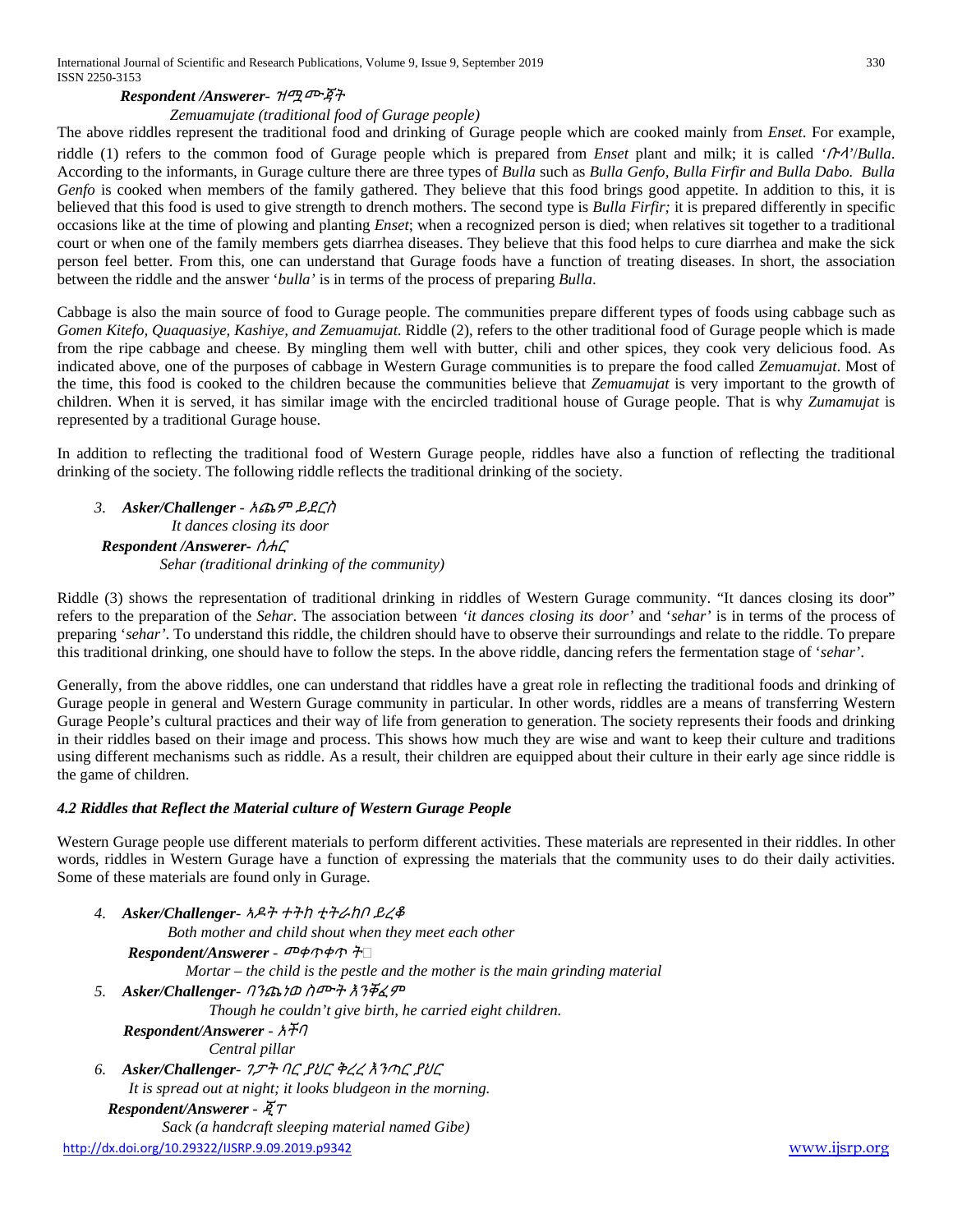*7. Asker/Challenger-* አህም ገረድ ጉነኔታ ይነድ  *The little girl's hair is burning Respondent/Answerer -* ኩራዝ  *Kerosene lamp*

Riddle (4), expresses one of the main materials of the Gurage women in general and Western Gurage women in particular. Mortar has different purposes and has different sizes. The smallest one is used to pound coffee and relish. The biggest one is used to pound grains which are ingredients to prepare traditional foods and drinking. In Western Gurage, the pestle is named the child, and the mortar is also named the mother. The analogy of this riddle is associated with the sound which is produced when the woman grinds. Unlike Ethiopian nation and nationalities, Gurage people have their own way of building a traditional house which has circular shape. Riddle (5) reflects the fact that how Gurage people build their house. According to their culture, there are three types of houses which are built in one compound: ጓየ*/Guaye* (the main large living house), ኸራር*/hrare* (the decorated gusts house) and ዘገር*/zeger (*kitchen house). All these houses have circular shape. The above riddle reflects the main part of the house which is called አችባ/ *achiba* (pillar). It is forced in to ground at the middle of the house, and it is used to carry the beams of the house. The beams are eight in number that is why "he carried eight children" is stated in the riddle. Analogically, the person who carried eight children who are not his own is the same as the pillar because the pillar carries eight beams which are collected from different trees. To give the correct answer to this riddle, one should have to relate with things which carry eight elements in the real world and. As a result, Western Gurage children should have to observe and know how their society builds houses to win the challenger. In short, both are associated in terms of having eight children which are weaker than them.

Riddle (6) represents the hand craft sleeping material of the community. According to the informants, it is prepared from sisal which is made from *Enset* plant and sedge. It has different size and quality. The very best *Gibe*s are used in big festivals whereas the medium sizes are used in the everyday life of the people. In short, the purpose of this traditional hand craft (*Gibe)* is either for sleeping or as a carpet. The riddle associated with Gibe on how it looks like when they unroll and enfold it. It looks like a bludgeon when they unfold it.

The other material that the communities use in their daily life is Kerosene lamp (*kuraze*); it is represented in riddle (7). In rural areas has a great value because it is the only source of light. The riddle symbolizes the Kerosene lamp with a girl whose hair is burned. The analogy is in terms of their image. The hair represents the thread in the lamb. To give the correct response, the answerer should have to imagine and think critically about what the girl with her burning hair represents in their culture. Since Kerosene lamp one of their materials, it will be simple to guess the answer.

To summarize this part, the above riddles show how Gurage community teaches their children about their culture and the surrounding via such simple and entertaining way. Correspondingly, Awedoba (2000: 42) riddle didacticism lies in the knowledge that can be acquired directly or indirectly through the riddle itself. Riddles will be realized based on critical observation of the environment in which the society finds itself. This includes the physical environment, human society, its organization and how that society operates, how animals and other living organisms behave, the relationship of divinity to man and the physical environment, etc. In other words, to provide knowledge to the children about the culture, riddles are the precedent or the sequent. By playing the above riddles, Gurage children learn and understand their culture and their society. If they give the correct responses to the puzzled riddles, it shows they are equipped about not only their culture but also about the world because to answer the riddles, one should have to relate the riddle with the real world facts in terms of their image, structure, role and etc.

## **4.3. Riddles, reflecting the Agriculture of Western Gurage community.**

The life of Gurage people is associated with agriculture. They represent their main agricultural products in their riddles to show their closeness to their main agricultural products of the community. The following riddles strength this fact:

*8. Asker/Challenger-* ያባና ሸህ ኣፈር ያዥ ያዶተና ሸሕ ስቁር ያዥ

 *My father guardian spirit looks downward; my mother's looks upward Respondent/Answerer -* ሽራም አምብር  *Enset and Cabbage*

*9. Asker/Challenger-* ቲዌ እማተታ ቲወጣ ሰባተታ *It is buried alone but grew being seven Respondent/Answerer -* ፎንፎ

 *Enset plant*

Here Enset is a plant in which the common food of Gurage people like Kocho and Bulla are made from. According to Wikipidiya, *Enset* is also called Ethiopian banana, Abyssinian banana, and false banana. *Enset* is a noon-woody root crop. This plant takes around 4 or 5 years to be matured. A single root gives around 35-50 kg food. The food is prepared from the center or heart of the plant. This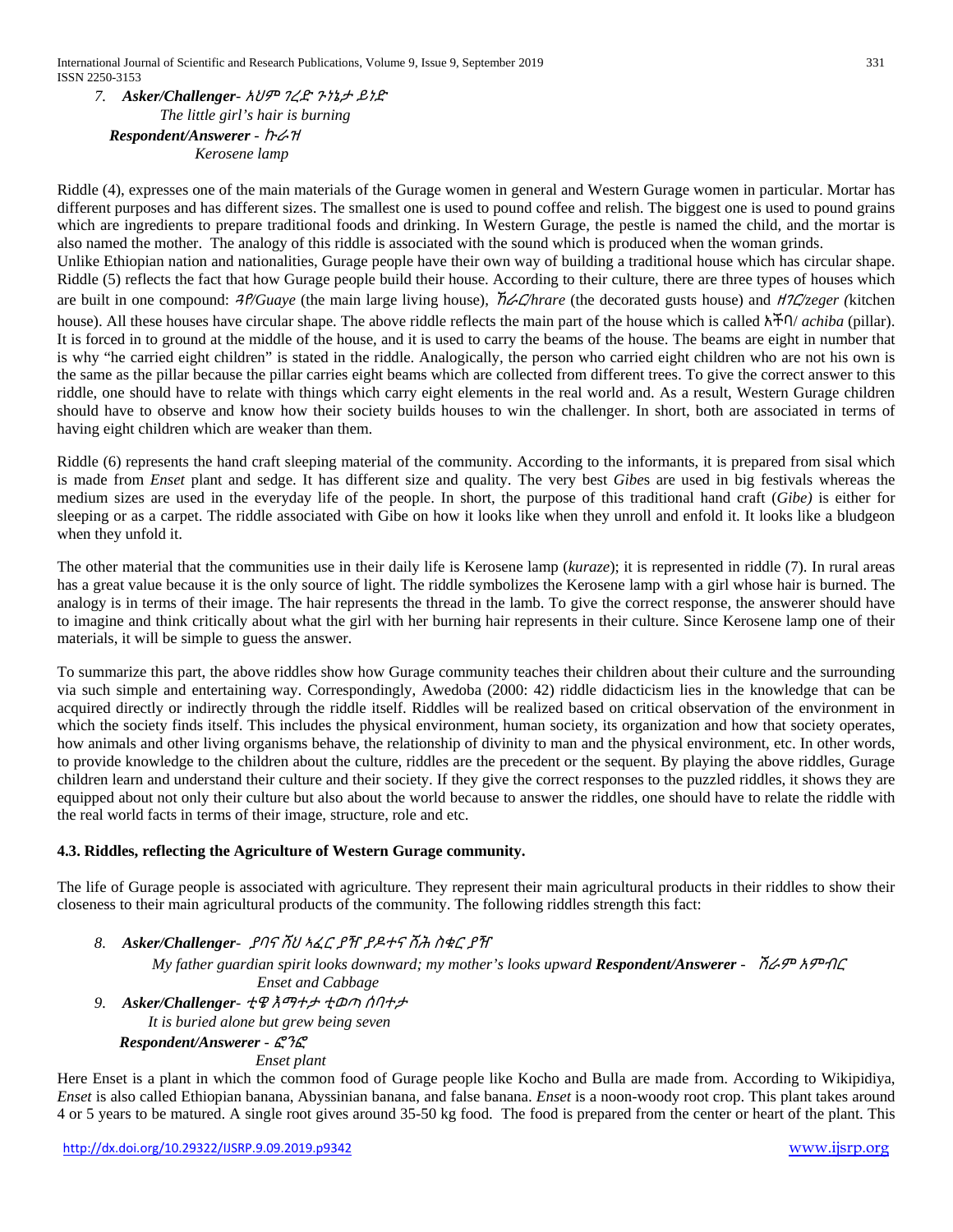part or the trunk is pulverized and buried on the burrow for the fermentation purpose. After three or four years, it is equipped for food in the form of *Kocho* and *Bulla*.

In riddle (8), *Enset* is symbolized by the father guardian who looks into downward. The analogy is when the *Enset* grow, its leaves turned in to downward whereas when the cabbage grew its leaves grow upward. In addition, there is work division in Gurage community like other Ethiopian ethnic groups. Enset is planted only by man, whereas cabbage is planted by a woman. As a result they are represented based on their structure. Riddle (9) also shows the attachment of Gurage people to *Enset* which is the main source of food to Gurage people.

To sum up the role of riddles in representing the culture of Western Gurage society, the finding shows that riddles play a great role to reflect the culture of their society. Here, riddles are considered as one of the children's games in Western Gurage community. So, through the process of riddling, children learn about their culture and the world in their early age. In addition to this, it helps them in richening ocabulary since riddles are the metaphorical expressions. In line with this, Awedoba (2000:43) riddles, among other things, children are also being introduced to a variety of vocabulary items including the names of artifacts, animals, trees, etc.

#### **Conclusion**

The main purpose of this study was to collect, interpret and analyze the representation of Gurage culture in Western Gurage riddles. Accordingly, in this research attempts have been made to make a descriptive analysis of cultural-based oral traditions with special reference to riddles. To collect the riddles, appropriate data gathering tools were used: interview and document. The data collected for this study showed that Gurage culture in general and Western Gurage cultures in particular are represented in their riddles. Based on the analysis of the data, the following conclusion is made:

- ⮚ The study showed that Western Gurage community represents their traditional foods in their riddles. Throughout the riddling process, children become familiar with the traditional foods and drinking. Moreover, these riddles support them to know the preparation of their traditional foods and drinking because since riddle is a game, to win the challenger they should have to associate the riddles with different things from different aspects. Some of these foods are *Bulla, Enset and Cabbage, Zemuamujate* and *Sehar.*
- $\Box$  The other cultural role of Western Gurage riddles is to reflect and teach the cultural materials that the Gurage people in general and Western community in particular uses to perform their daily activities. These materials are like *Mortar, Central pillar,* Sack *or Gibe* and Kerosene lamp *or Kuraze*

## **Reference**

- 1. Nelson, M. Neophilologus (1991) 75: 445[. https://doi.org/10.1007/BF00406709](https://doi.org/10.1007/BF00406709)
- 2. Emmanuel C.Sharndama *(2014).* Morphology, Syntax and Functions of the Kilba Folk Riddles. *International Journal on Studies in English Language and Literature (IJSELL) Volume 2, April 2014, Issue 4, PP 1-12*
- 3. Prof. Muigai Wa Gachanja (2013). Pedagogical Aspects of Riddles: A Critical Examination of Abagusii Riddles: *International Journal of Humanities and Social Science Vol. 3 No. 3; February 2013*
- 4. Kallen, J. L..and C. M Eastman, 1979. Structure and Meaning in Swahili Riddles. *Journal of American Folklore* 92:418-444.
- 5. A. K Awedoba(2000). Social Roles of Riddles, with Reference to Kasena Society: Michigan State University Library.Retrieved fro[m http://digital.lib.msu.edu/projects/africanjournals /](http://digital.lib.msu.edu/projects/africanjournals%20/)
- 6. [https://shodhganga.inflibnet.ac.in/bitstream/10603/115295/7/07\\_chapter%202.pdf](https://shodhganga.inflibnet.ac.in/bitstream/10603/115295/7/07_chapter%202.pdf)
- 7. Quneswar Saikia. (2013). A Comparative Study of Hindi and Assamese Riddles. unpublished PhD desertassion, Lanka Mahavidyalya: Gauhati University
- 8. Gurage culture and tourism office, (2007). የጉራጌ እንቁት፡ ወየግም የቃር ዝምራ. Wolkite